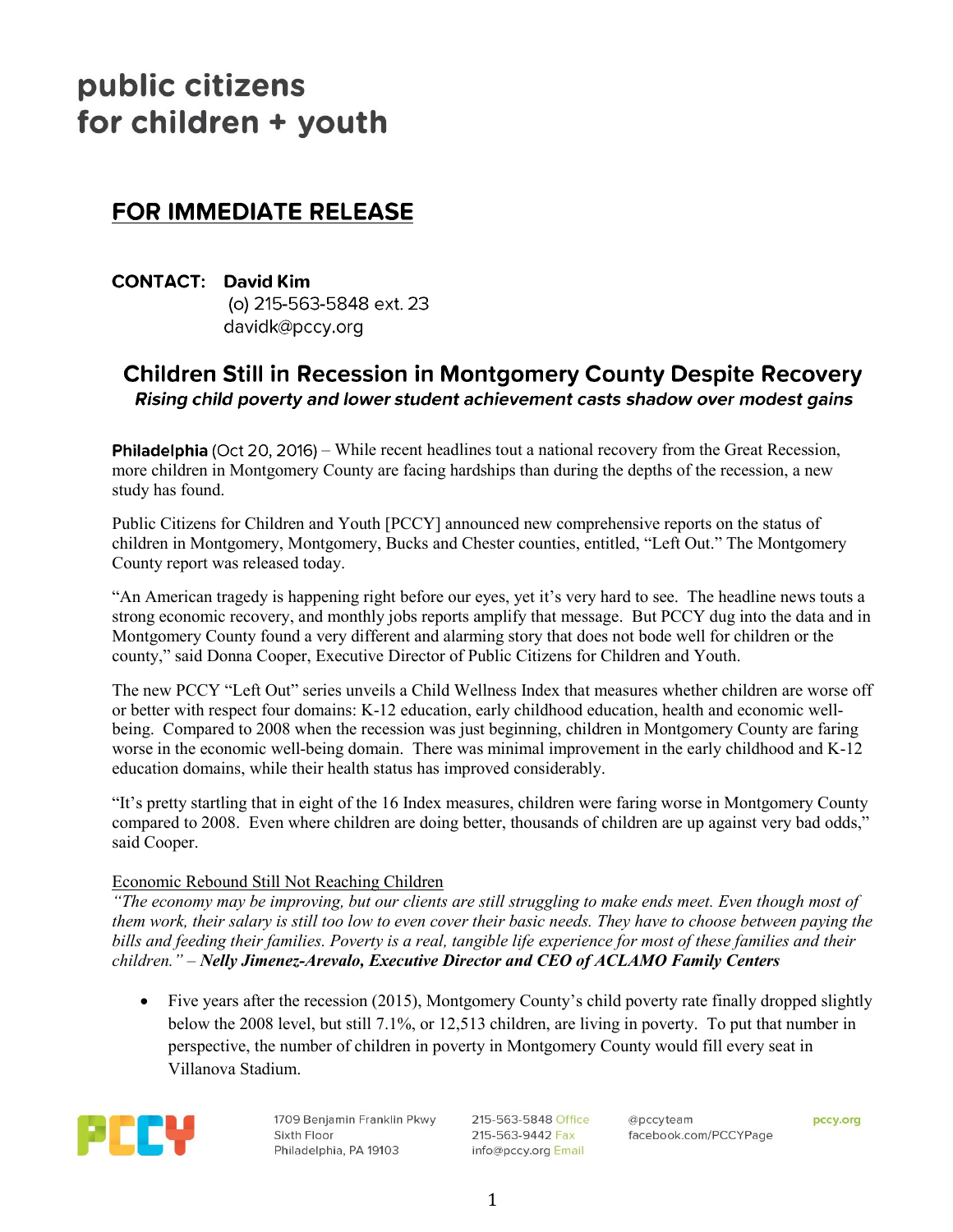Among the children in poverty, slightly more than 5,800 are living in families earning less than half of the poverty level (\$10,000 or less per year for a family of three). That's about the same number of children as are enrolled in the Perkiomen Valley School District.

#### Most School Districts Have Less Funds Even With More Students Who Need Extra Help

*"We have some terrific school districts in Chester County, but each year we see more children who need extra help to succeed. And our ability to help them is hampered by a broad range of unfunded mandates and the state's resistance to putting up its fair share of public school funding. That's one reason we've seen district budgets across the county that require tax increases. As a school board member I know how hard it is to ask our neighbors to pay more in taxes. But we have little choice. We work very hard to run our district as efficiently as possible to keep taxes down. But I know that if a tax increase is necessary to ensure a high quality education, we have to do so." – Kate Shaw, School Board Director of West Chester Area School District*

- The elimination of Stimulus state and federal aid in FY 2011 led to spending declines in most districts, averaging \$3,600 per classroom by 2015, despite local tax increases in every district. The districts hardest hit were those educating the largest share of low-income students; they had on average \$8,000 less per classroom.
- As a result, student performance declined. More than 8,400 public school students in the county could not pass state reading assessments in 2014, a full 18% of all students in the county. This fail rate is one point higher than in 2008. The fail rate for math didn't increase but remained stubbornly high at 14%.

#### Access to Quality Early Learning Experiences Improved, But Most Poor Children Still Not Given this Smart Start

*"Thousands of working parents seek our help; they are spending a significant amount of their incomes on childcare, but still find their options limited choices because of a shortage of affordable, quality care in their community. The County works hard to close gaps for vulnerable families, but overall the solutions are complex and it will take coordinated effort and much greater resources at state and national levels. If we fail to grapple with this now, the result will be that we perpetuate the lack of opportunity that will influence children's futures." – Elizabeth Adeyi, Executive Director of the Child Care Information Services of Montgomery County*

- Young families are struggling with the rising costs of child care in Montgomery County, where three out of four children under six years old have all parents in the workforce. Full-time childcare for two children (a preschooler and an infant) totaled \$25,220, or nearly a third of the county's median household income.
- More children in publicly subsidized child care were in high quality programs in 2014 compared to 2008, but still 70% cannot get access to those programs due to shortages in public funds. Meanwhile

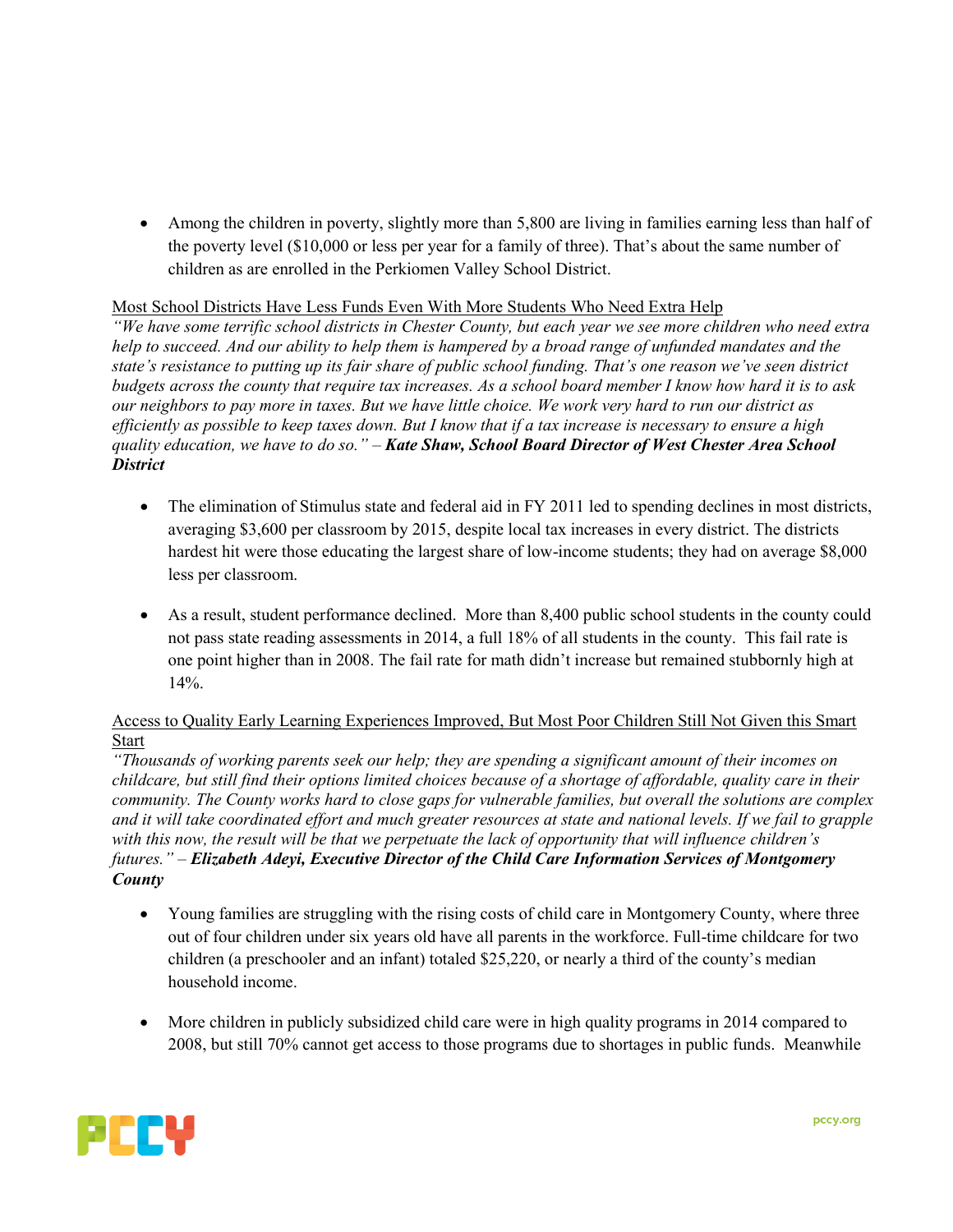fewer children were able to enroll in publicly funded pre-k, with four out of five eligible children in the county unable to enroll in high quality pre-k due to lack of public funding.

The Health Status of Children Made Greatest Gains, but the Poorest Children Show Real Signs of Trouble *"It's a situation I see far too frequently in my line of work. Children are brought into the hospital needing care for a health issue that has become serious and could have been prevented by seeking medical attention much earlier, but they have no health insurance. There is compelling medical, social and economic evidence to expand CHIP to cover children who are undocumented – but I also support expansion because it's the right thing to do." – Dr. Stephen A. Shapiro, D.O., Chair, Pediatrics Department, Abington – Jefferson Health* 

- The strongest public policy that protected children during the recession was the availability of state and federally subsidized health care coverage for children. In spite of job losses and cuts to employee benefit packages during the recession, the share of children insured rose slightly from 2008 to 2014 to 97% thanks to CHIP and Medicaid. Still, more than 5,600 children are uninsured, and many of them don't have the option to enroll in publicly subsidized programs because of the state's ban on undocumented children's access to such health care supports.
- Racial health disparities have persisted since 2008. The county's infant mortality rate rose to 5.5 deaths per 1,000 births, and the rate for black infants stood at 17.4 – four times the rate for white infants. Black children were also hospitalized for asthma at four times the rate of white children.

#### Public Policy Helped Reduce Senior Poverty but Didn't Do So for Children

- In every county, the economic recession affected thousands of children and seniors, increasing the numbers in poverty at its low point. But unlike seniors, where effective public policies helped them recover more quickly in every suburban county, children were not afforded the same protections. These policies include Medicare, Social Security, Pennsylvania State Prescription Coverage (PACE), Pennsylvania Property Tax and Rent Rebates and state tax policies that exclude retirement earnings from state taxation.
- The child poverty rate has been higher than the senior poverty rate every year since 2008 in Montgomery County. In 2013, the senior poverty rate began to decline, a full year earlier than the child poverty rate.

"These reports show good public policies are highly effective at changing life outcomes for children—in many instances they are the only tools that make a difference," said Cooper. "Elected officials and their constituents have the opportunity to build the public will to adopt policies that protect children and strengthen the prospects of Montgomery County."

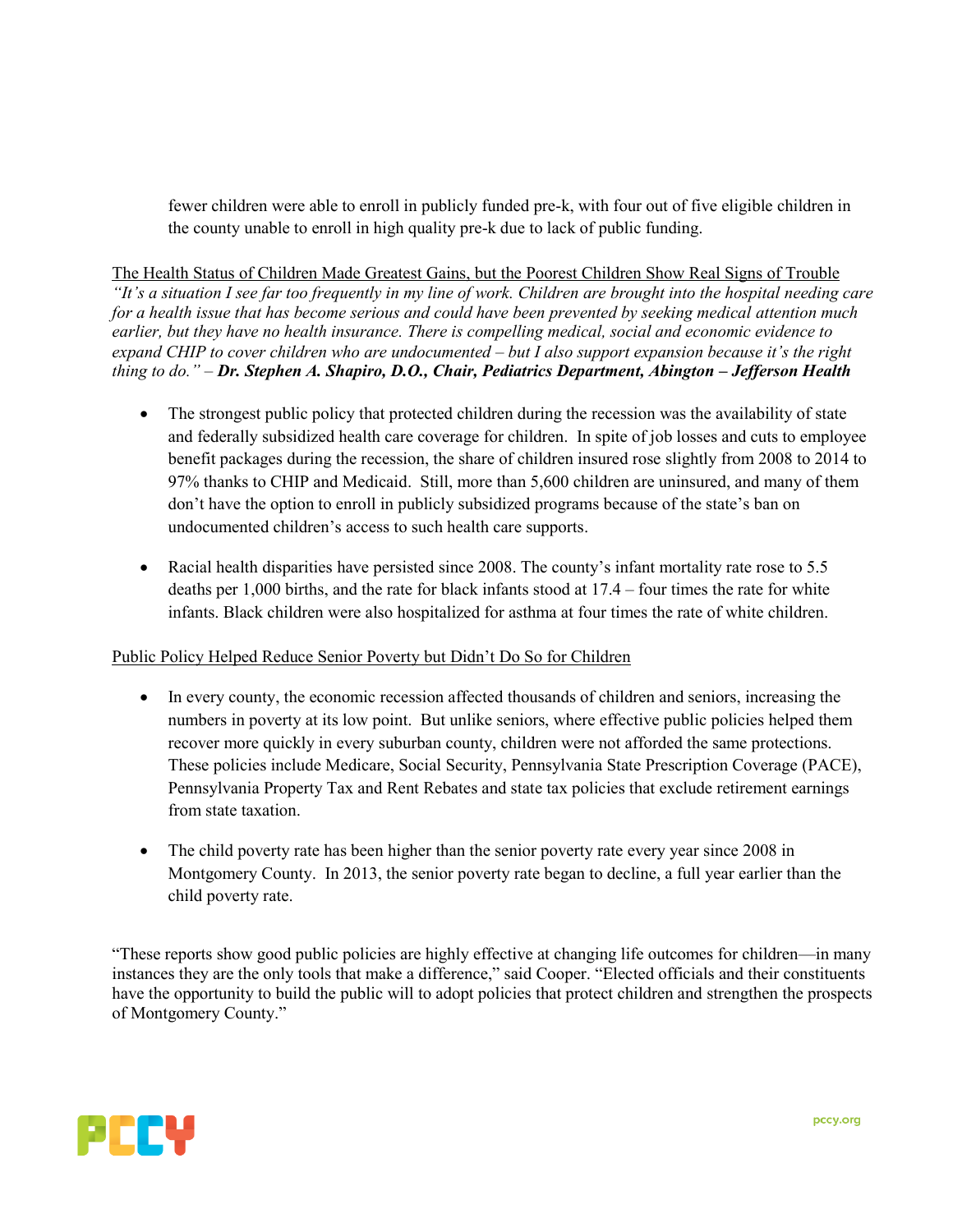#### **Policy Recommendations**

- **Boost Job Longevity and Pay**: Increase the minimum wage and implement workforce supports including predictable scheduling and paid sick and family leave.
- **Increase Household Income**: Connect families to federal income and work supports like the Earned Income Tax Credit, Child Tax Credit and SNAP.
- **Feed Hungry Children**: Expand participation in the school meals program.
- **Ensure Health Care Access**: Expand public health insurance to undocumented children.
- **Reduce Infant Mortality**: Ensure Medicaid and CHIP providers implement strategies to boost pre and postnatal care utilization among black women.
- **Eliminate Child Lead Poisoning**: Ensure that publicly funded health providers test every child under three; remediate homes of pregnant women at high risk for lead hazards.
- **Increase School Attendance**: Improve how public health providers address asthma, including home visits to reduce home-based asthma triggers.
- **Cut the Teen Pregnancy Rate Further**: Increase access to long acting birth control for teens with Medicaid.
- **Expand the Reach of Early Intervention**: Expand the use of early screening tools to identify all children in need of early intervention services.
- **Make Quality Child Care Affordable**: Use state and county resources to incentivize providers to improve quality and enable providers that are already high quality to expand.
- **Expand Pre-K**: Increase state investment in pre-k to create a seat for every eligible child.
- **Grow Access to Full Day Kindergarten**: Remove financial barriers that limit school districts' ability to provide full day kindergarten.
- **Address the School Funding Crisis**: Increase state funds for public schools and distribute those funds through the Basic Education Funding Formula.